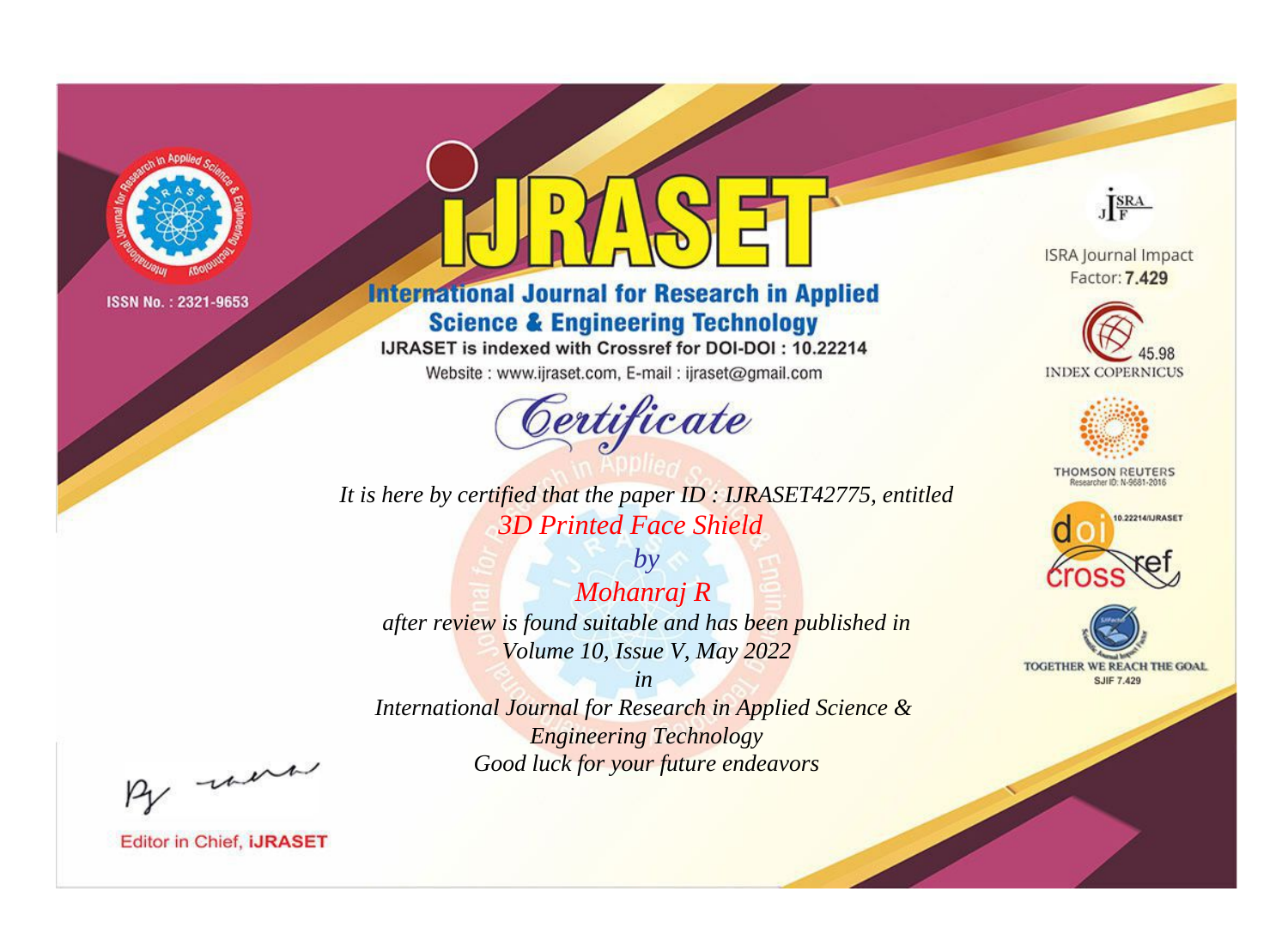

# **International Journal for Research in Applied Science & Engineering Technology**

IJRASET is indexed with Crossref for DOI-DOI: 10.22214

Website: www.ijraset.com, E-mail: ijraset@gmail.com



**ISRA Journal Impact** Factor: 7.429

JERA

**INDEX COPERNICUS** 



**THOMSON REUTERS** 



TOGETHER WE REACH THE GOAL **SJIF 7.429** 

*It is here by certified that the paper ID : IJRASET42775, entitled 3D Printed Face Shield*

*by Ramasubramanian B after review is found suitable and has been published in Volume 10, Issue V, May 2022*

*in* 

*International Journal for Research in Applied Science & Engineering Technology Good luck for your future endeavors*

By morn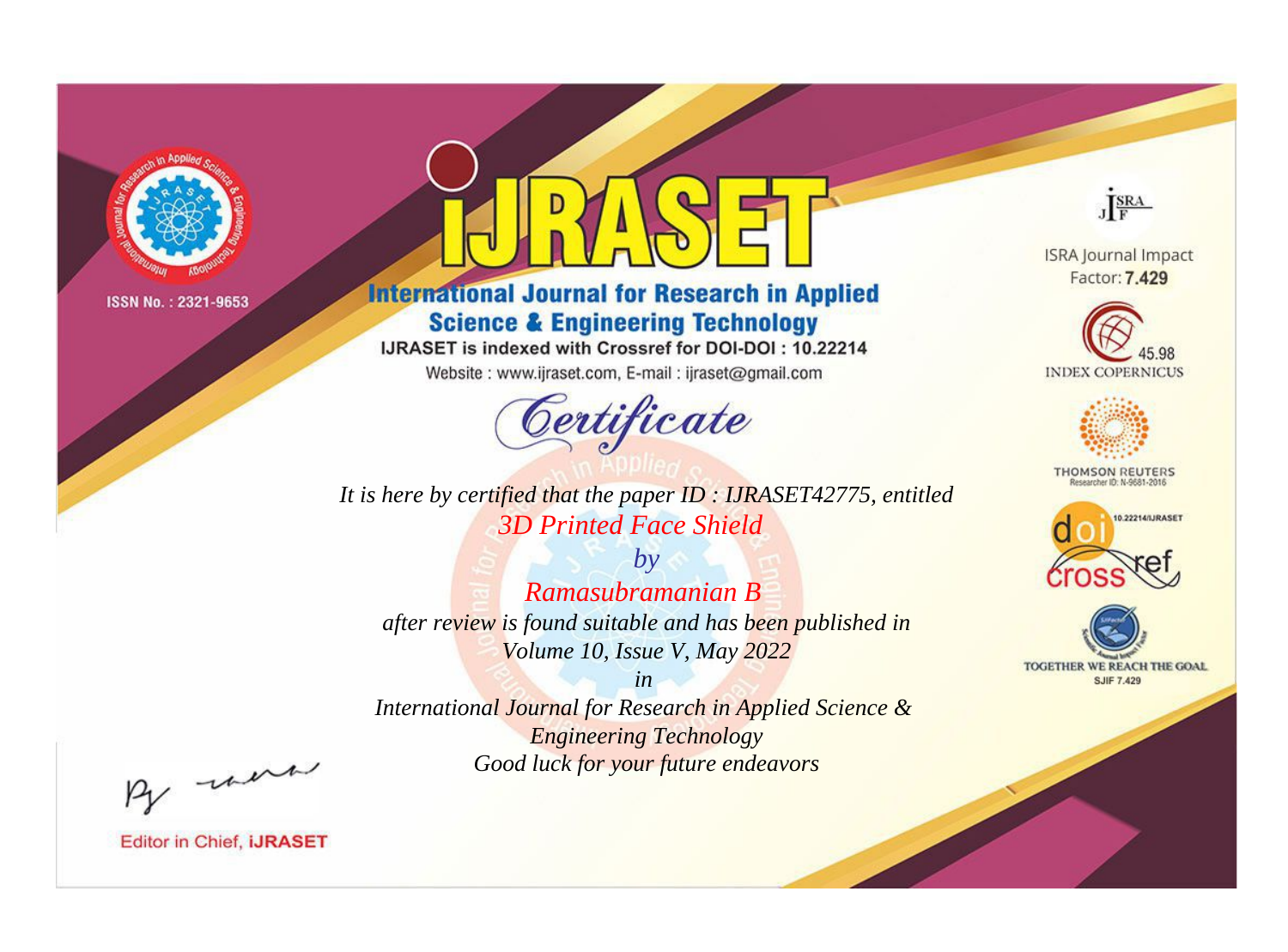

# **International Journal for Research in Applied Science & Engineering Technology**

IJRASET is indexed with Crossref for DOI-DOI: 10.22214

Website: www.ijraset.com, E-mail: ijraset@gmail.com



*It is here by certified that the paper ID : IJRASET42775, entitled 3D Printed Face Shield*

*by Sutharsen TS after review is found suitable and has been published in Volume 10, Issue V, May 2022*

*in International Journal for Research in Applied Science & Engineering Technology Good luck for your future endeavors*



**ISRA Journal Impact** Factor: 7.429





**THOMSON REUTERS** 





By morn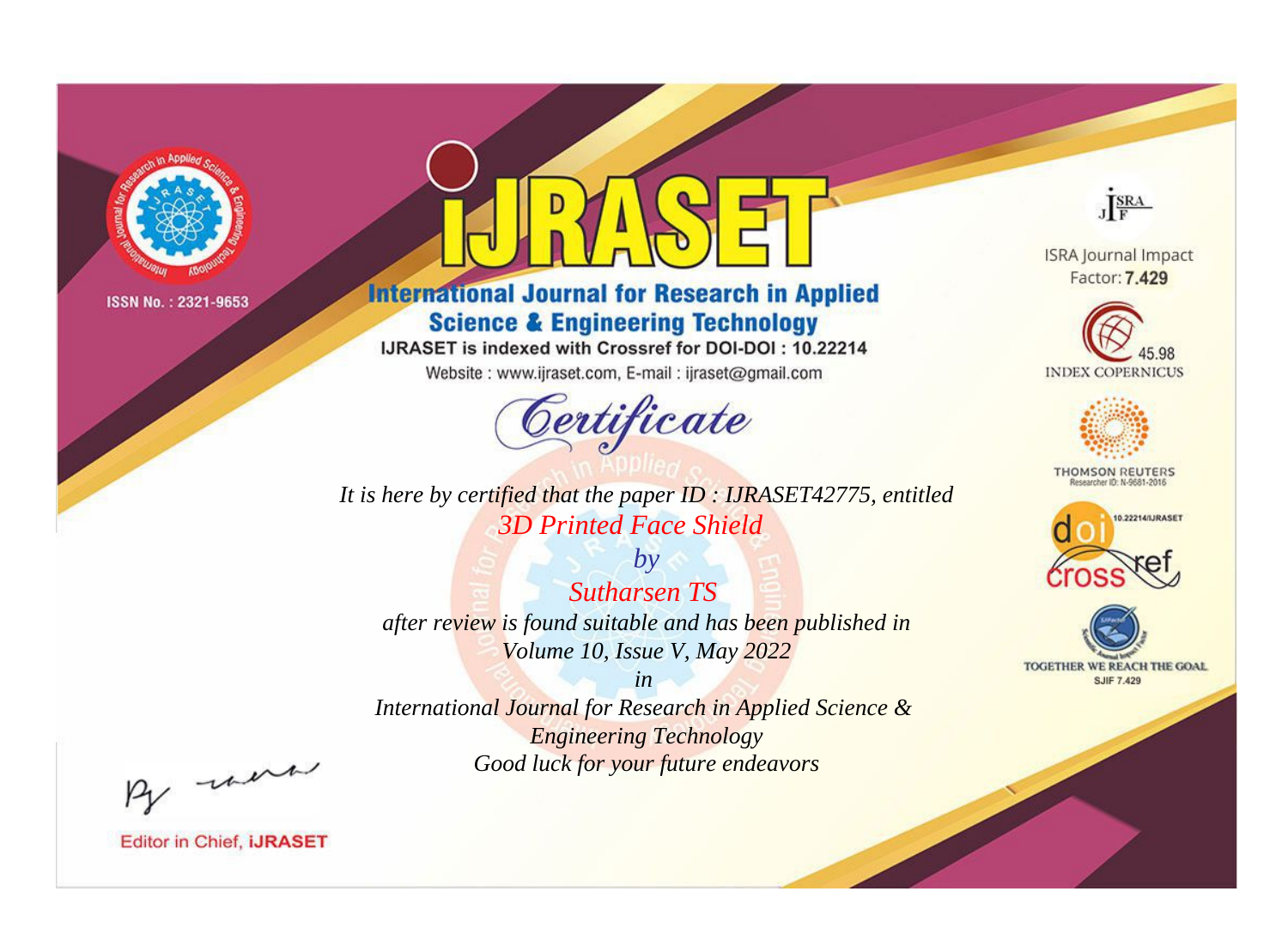

# **International Journal for Research in Applied Science & Engineering Technology**

IJRASET is indexed with Crossref for DOI-DOI: 10.22214

Website: www.ijraset.com, E-mail: ijraset@gmail.com



**ISRA Journal Impact** Factor: 7.429

JERA





**THOMSON REUTERS** 



TOGETHER WE REACH THE GOAL **SJIF 7.429** 

It is here by certified that the paper ID : IJRASET42775, entitled **3D Printed Face Shield** 

 $A$ jay  $M$ after review is found suitable and has been published in Volume 10, Issue V, May 2022

 $by$ 

 $in$ International Journal for Research in Applied Science & **Engineering Technology** Good luck for your future endeavors

By morn